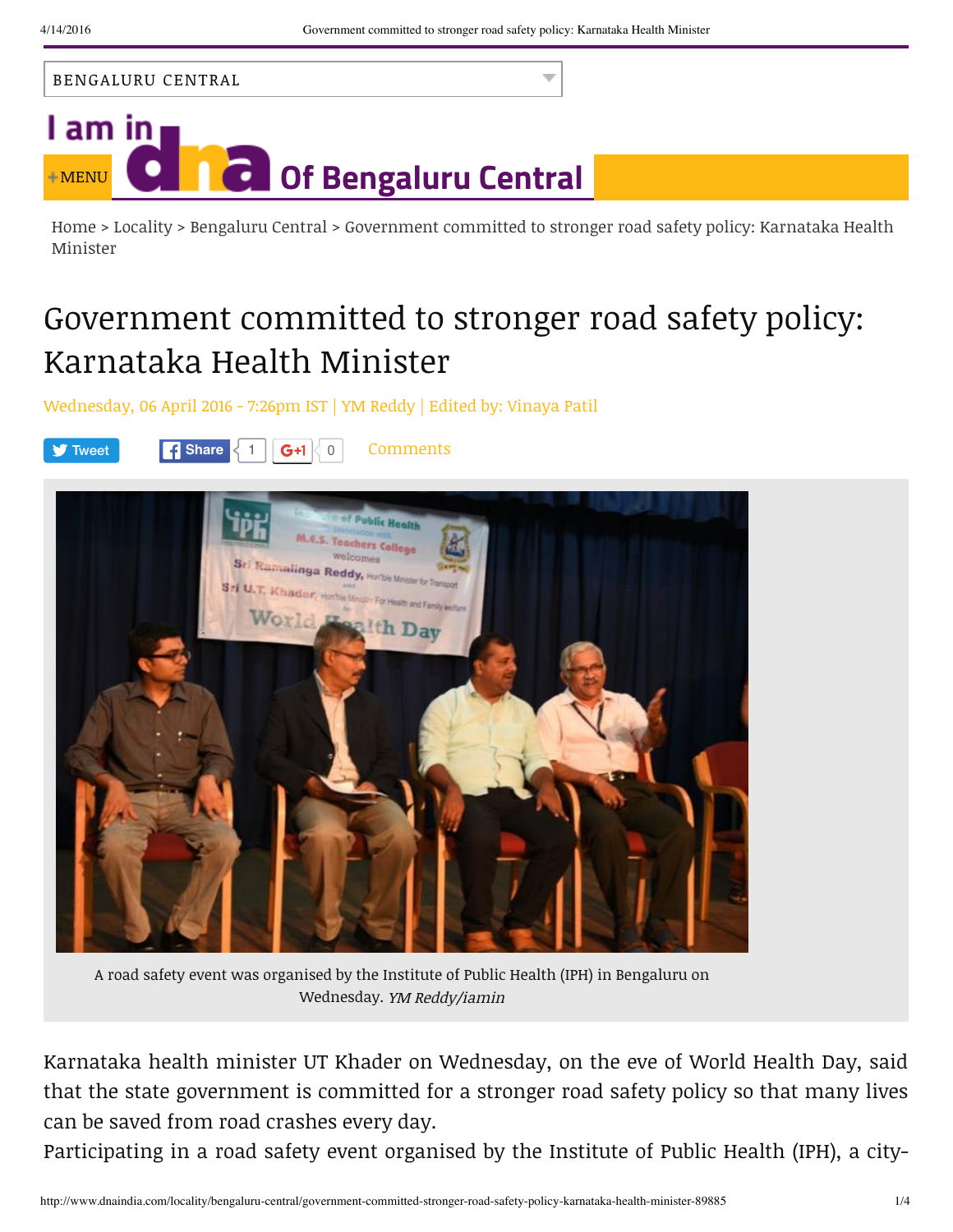based organisation working on research and advocacy in the health sector, Khader said that to attend to the woes of victims of road crashes, the state government has introduced schemes such as Harish Scheme, Bike Ambulances etc. "We understand that a lot needs to be done and we are in full support of a stronger road safety policy" he added.

Dr N Devadasan, director of IPH said that India loses more than two lakh people every year on the roads and Karnataka is the fourth worst state for number of road deaths in India. "Unfortunately, road safety has not received the necessary priority from public health experts. IPH that has been working on priority health issues for the last 10 years has decided to take up road safety as a priority issue on work front. We are supporting the national campaign for a stronger road safety law and will be presenting a detailed action plan before the state government soon," Dr Devadasan said.

Dr Upendra Bhojani, assistant director at IPH opined that state government has taken positive steps such as notifying state road safety policy, mandating helmet use for pillion rider and providing schemes for medical relief to road crash victims. "Having set a positive example, it would be apt to see Karnataka government now pushing for and supporting comprehensive legislation on road safety at national level," Dr Bhojani said.

Students want government to save young lives

On the occasion, students from MES. Teachers' College thanked the Karnataka government for the steps taken to ensure safety to lives on the road, and they also requested the ministers for a stronger intervention from the government to form a better road safety policy.

Dr Vishal Rao, Head and Neck Cancer Surgeon from HCG Hospital, Prof H S Ganesh Bhatt, principal of MES Teachers' College and students took part in the event.



Wednesday, 06 April 2016 - 7:26pm IST | YM Reddy | Edited by: Vinaya Patil

## RELATED NEWS

Weather Update: Overcast sky with possibility of rain in Bengaluru

Team Iamin.in, 20 hours ago

BJP state president Yeddyurappa extends support to agitating PU lecturers

YM Reddy, 1 day ago

Bengaluru RTOs crackdown on food delivery bikers with lack of adequate permits

Team Iamin.in, 1 day ago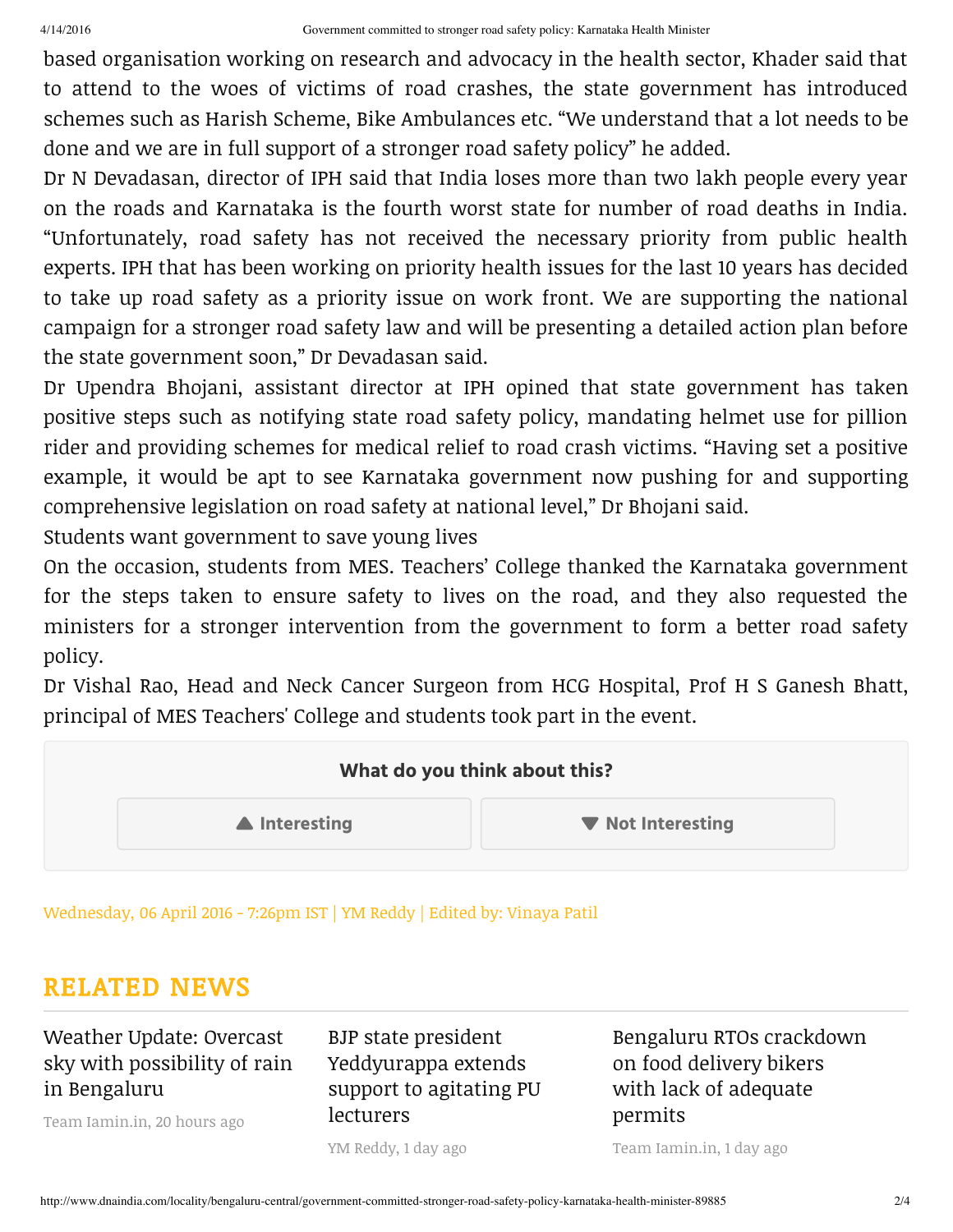## DISCUSSION